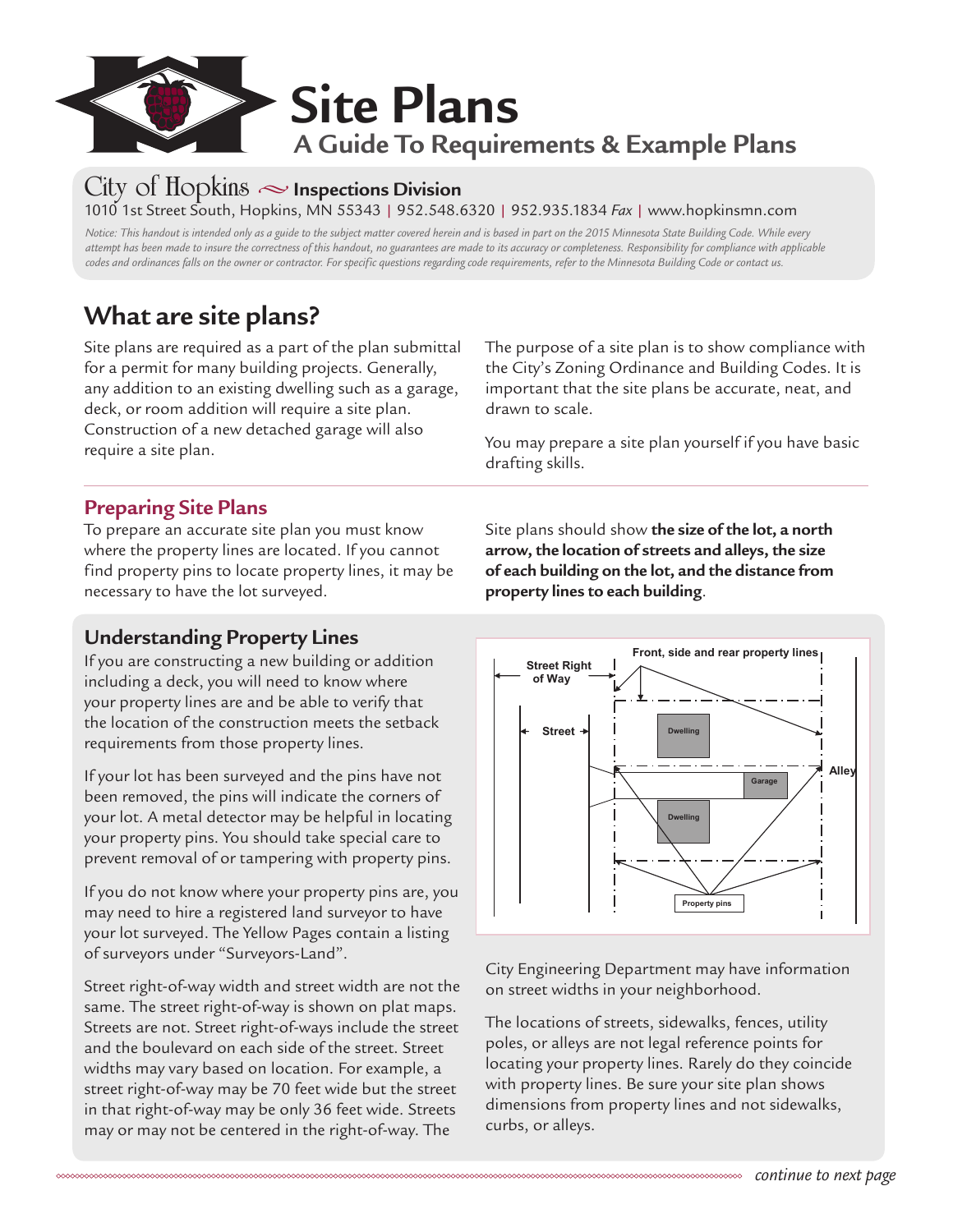

# **Site Plan Examples**

Use the following site plan examples from various construction projects as a guide in preparing your own plans.

## **Site Plan for Dwelling Addition**

Scale  $1" = 10'$ 

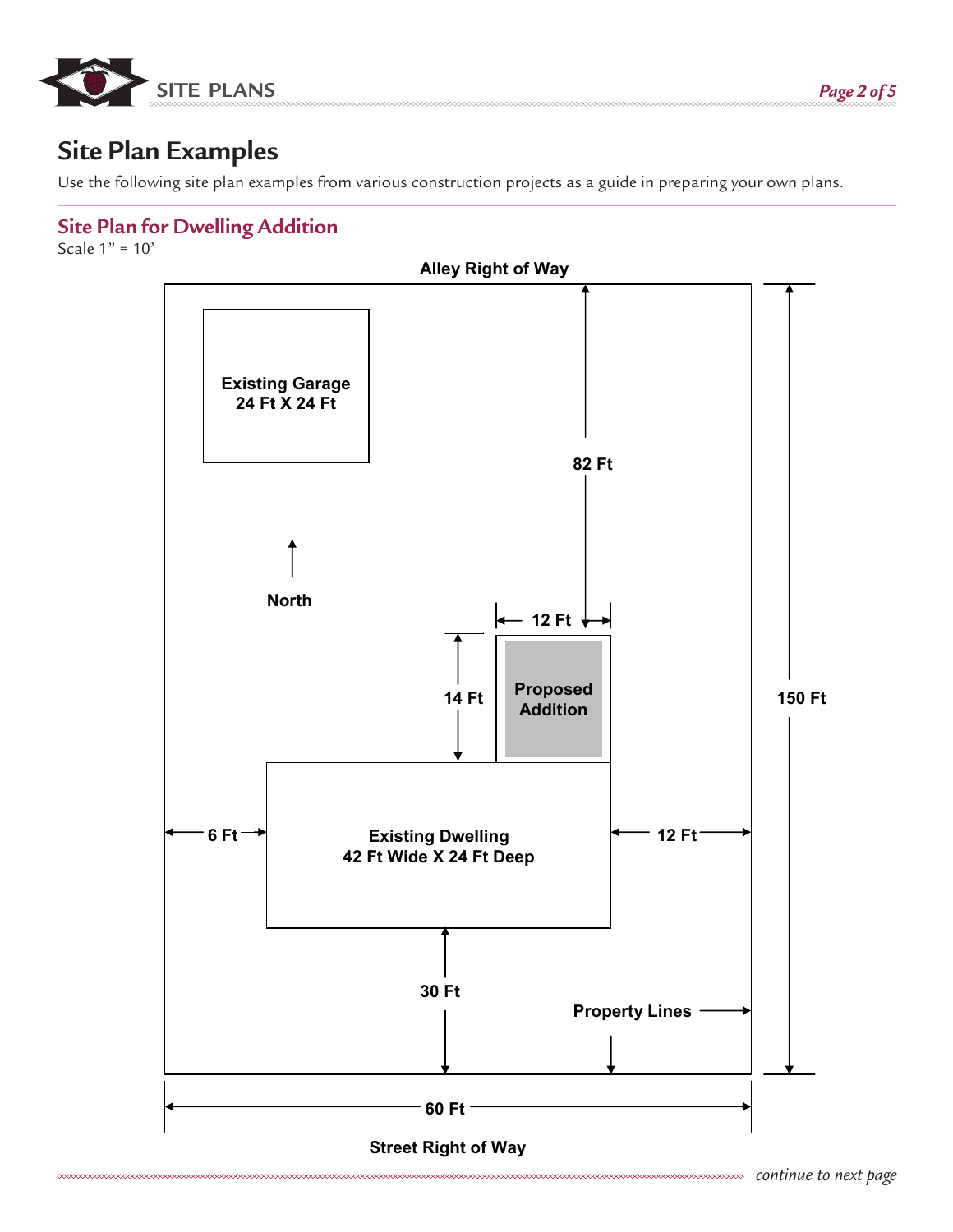

#### **Site Plan for Detached Garage**

Scale 1" = 10'

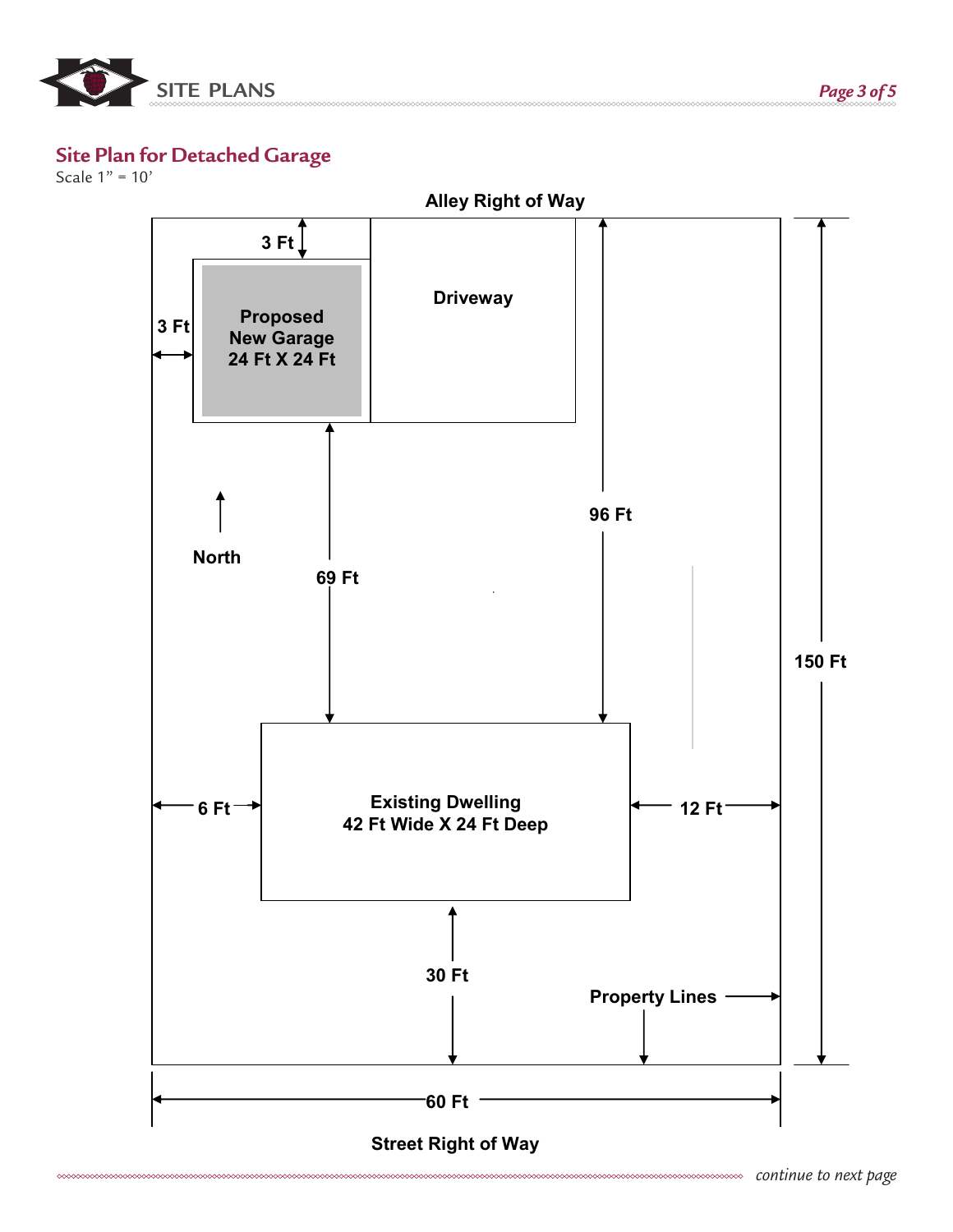

### **Site Plan for Attached Garage Addition**

Scale 1" = 10'